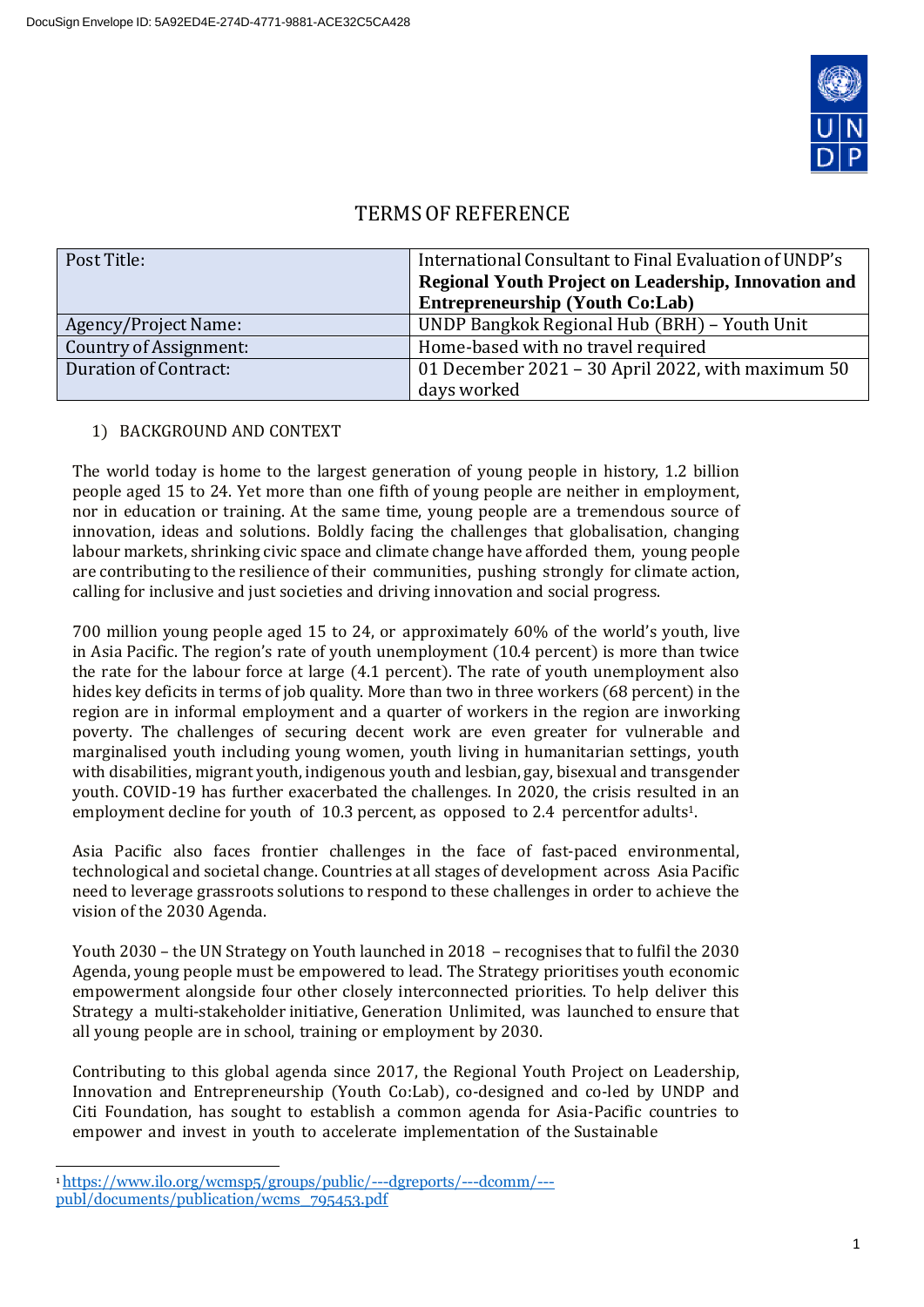Development Goals (SDGs). By developing 21st century skills and catalysing and scaling youth-led social enterprises, the project is positioning young people front and centre to address the region's most pressing challenges.

Youth Co:Lab seeks to both support and harness the ability of young people to be the change agents of their societies and communities by taking a leading role in the field of entrepreneurship and social innovation. To this end, the project has prioritised the following five outputs:

➢Output 1: Improved ecosystem on youth empowerment in Asia and the Pacific to achieve SDGs.

 $\geq 0$ utput 2: Empowered Youth (with focus on marginalized groups) avail opportunities for expanding their leadership and entrepreneurship capabilities.

 $\geq$  Output 3: Enhanced learning and skills development programmes for youth entrepreneurship and leadership are designed and delivered through regional dialogues. ➢Output 4: Advocacy, research and knowledge exchange initiative informs new youth entrepreneurship initiatives

 $\geq 0$ utput 5: Innovative financing solutions are leveraged for youth entrepreneurship

The strategy of the Youth Co:Lab is grounded in the UNDP Strategic Plan (SP) 2018-2021 and the Regional Programme Document (RPD) for Asia and Pacific. The project outputs respond particularly to two of the three broad development settings of the Strategic Plan: accelerating structural transformations for sustainable development and building resilience to crises and shocks. In addition, the Project supports implementation of UNDP's Signature Solutions. Social enterprises catalysed and supported by the project provide solutions to Efficient and Responsive Governance, Increased Resilience, Nature Based Solutions, Clean Affordable Energy and Women's Empowerment and Gender Equality.

Youth Co:Lab adopts a rights-based approach, seeking to ensure that that young people, including the most vulnerable and marginalised youth, are empowered to achieve their full potential and recognising young people's agency, resilience and their positive contributions as agents of change. Youth Co:Lab responds to the prioritised areas in the UN Youth Strategy, in particular Youth Economic Empowerment through Decent Work and Youth Engagement, Participation and Advocacy. The project also aligns with the UNDP Youth Global Programme for Sustainable Development and Peace (Youth-GPS 2016-2020) which promotes youth empowerment in the context of sustainable development and peacebuilding.

Youth Co:Lab is also grounded in a strong multi-stakeholder collaboration on youth empowerment. Through its Youth Empowerment Alliance, Youth Co:Lab actively engages ecosystem players from governments, the private sector, youth organisations, academia, and the development sector to connect young social entrepreneurs to finance, mentors, partners and support.

The mid-term review of the project was carried out as part of the Mid-Term Review (MTR) of the UNDP Asia-Pacific Regional Programme Document (RPD) in November 20202.

| <b>PROJECT INFORMATION</b>         |                                                                                                                                                               |  |
|------------------------------------|---------------------------------------------------------------------------------------------------------------------------------------------------------------|--|
| Project                            | Regional Youth Project on Leadership, Innovation and Entrepreneurship                                                                                         |  |
| Atlas ID                           | 00110753                                                                                                                                                      |  |
| Corporate<br>outcome<br>and output | <b>Contributing to RPD Outcomes</b><br>RPD for Asia and the Pacific 2018-2021: Outcome 2 Accelerate structural<br>transformations for sustainable development |  |

<sup>2</sup> <https://erc.undp.org/evaluation/evaluations/detail/9875>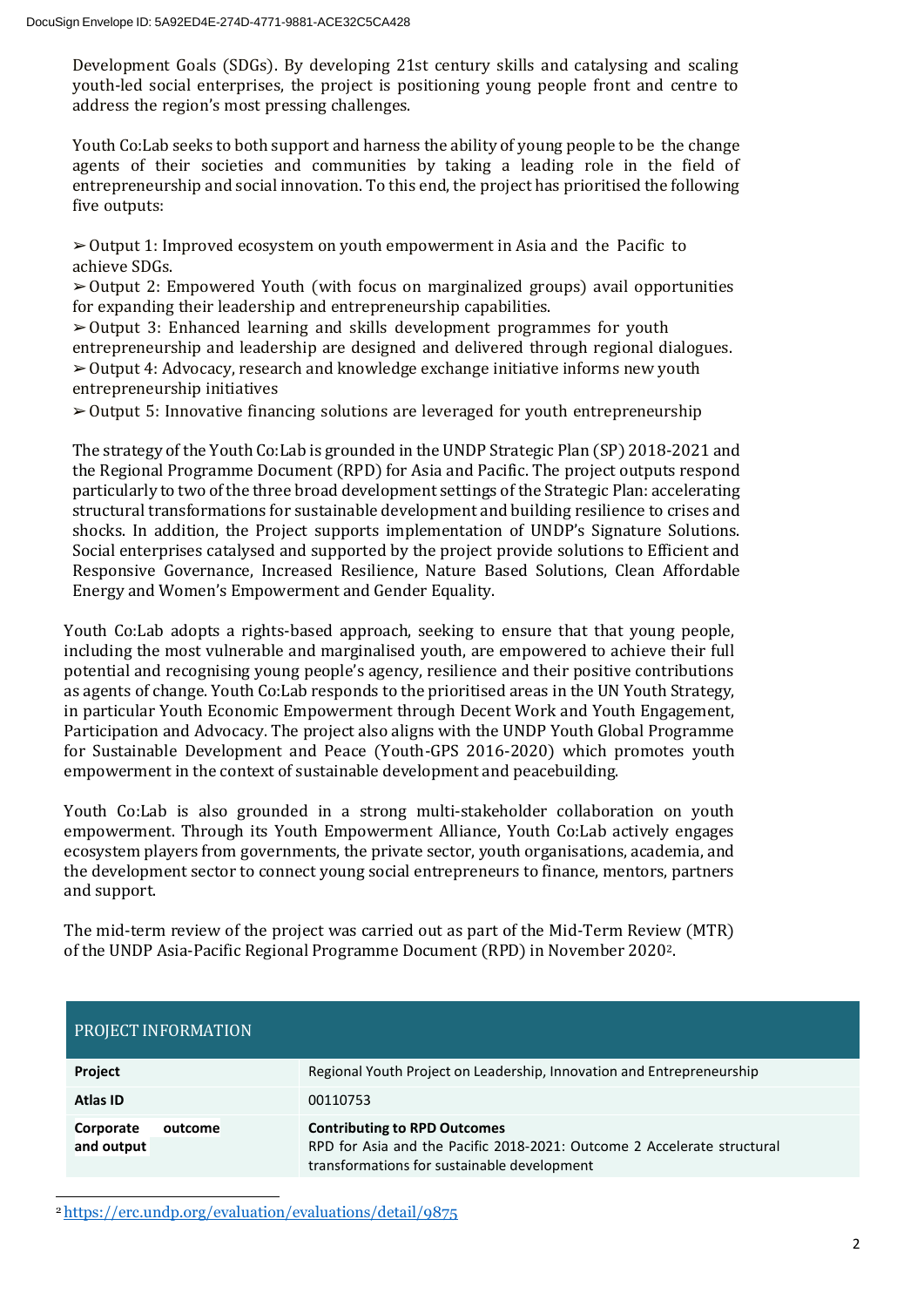|                                                                  | <b>Indicative RPD Outputs:</b><br>RPD Output 2.3 Institutions, networks and non-state actors strengthened to<br>promote inclusion, access to justice, and protect human rights (Strategic<br>Plan 2018-2021: 2.2.2 and 2.2.3)<br>RPD Indicator 2.3.1: Number of policies and initiatives that strengthen the<br>enabling environment for youth empowerment (disaggregated by sex) |                    |  |
|------------------------------------------------------------------|-----------------------------------------------------------------------------------------------------------------------------------------------------------------------------------------------------------------------------------------------------------------------------------------------------------------------------------------------------------------------------------|--------------------|--|
| <b>Region</b>                                                    | Asia-Pacific                                                                                                                                                                                                                                                                                                                                                                      |                    |  |
|                                                                  | <b>Start</b>                                                                                                                                                                                                                                                                                                                                                                      | <b>Planned end</b> |  |
| <b>Project dates</b>                                             | January 2017                                                                                                                                                                                                                                                                                                                                                                      | December 2022      |  |
| <b>Total Project Budget</b><br>(USD)                             | USD 10,530,000 (total resources required 13,560,000)                                                                                                                                                                                                                                                                                                                              |                    |  |
| <b>Project Expendituresat</b><br>the time of evaluation<br>(USD) | USD 6,447,163.00                                                                                                                                                                                                                                                                                                                                                                  |                    |  |
| <b>Funding Sources</b>                                           | UNDP BRH (TRAC), Baoshang Bank, Citi Foundation, CVC Philanthropy Ltd.,<br><b>Islamic Development Bank</b>                                                                                                                                                                                                                                                                        |                    |  |
| Implementation<br>Modality/<br><b>Implementing Partner</b>       | United Nations Development Programme (Direct Implementation)                                                                                                                                                                                                                                                                                                                      |                    |  |

## 2) EVALUATION PURPOSE, SCOPE AND OBJECTIVES

#### The Purpose of the Final Evaluation

The purpose of the final evaluation is to support accountability and facilitate learning and knowledge sharing. The evaluation will inform UNDP, Citi Foundation and key stakeholders of the results of the Youth Co:Lab project, consolidate lessons learnt and provide forward-looking and concrete recommendations. During the past four years of its implementation, the Youth Co:Lab initiative has rapidly scaled up and evolved while responding to changes in the operational context caused by the COVID-19 pandemic. The evaluation will provide critical evidence-based information to guide the design of the project's future strategy and support UNDP and Citi Foundation's continued efforts to empower and invest in youth to accelerate the implementation of the SDGs in Asia-Pacific.

## The Scope and Objectives of the Final Evaluation

The evaluation will cover project activities and results at regional level and through deep dives in specific countries. The final evaluation will assess the project's progress against the expected outputs and outcomes as defined in the results and resources framework (RRF) and project theory of change (ToC) from January 2017 to January 2022. The evaluation will build on the findings and recommendations of the deep dive analysis of the Youth Co:Lab project conducted during the Mid-Term Review of the RPD of UNDP Asia-Pacific and use the findings of the global evaluation of UNDP's youth portfolio.

The final evaluation will assess the relevance, coherence, effectiveness, efficiency, and sustainability of the project. It will also assess the extent to which the project has adopted human rights-based and gender responsive approaches, identify lessons learnt and provide recommendations to expand and enhance project activities and ensure the sustainability of results.

The key objectives of the final evaluation are to:

- Assess the performance of the project in terms of achieving the intended project output results and contribution to outcomes according to the project's theory of change
- Assess the project's unique value proposition and sources of comparative advantage relative to other initiatives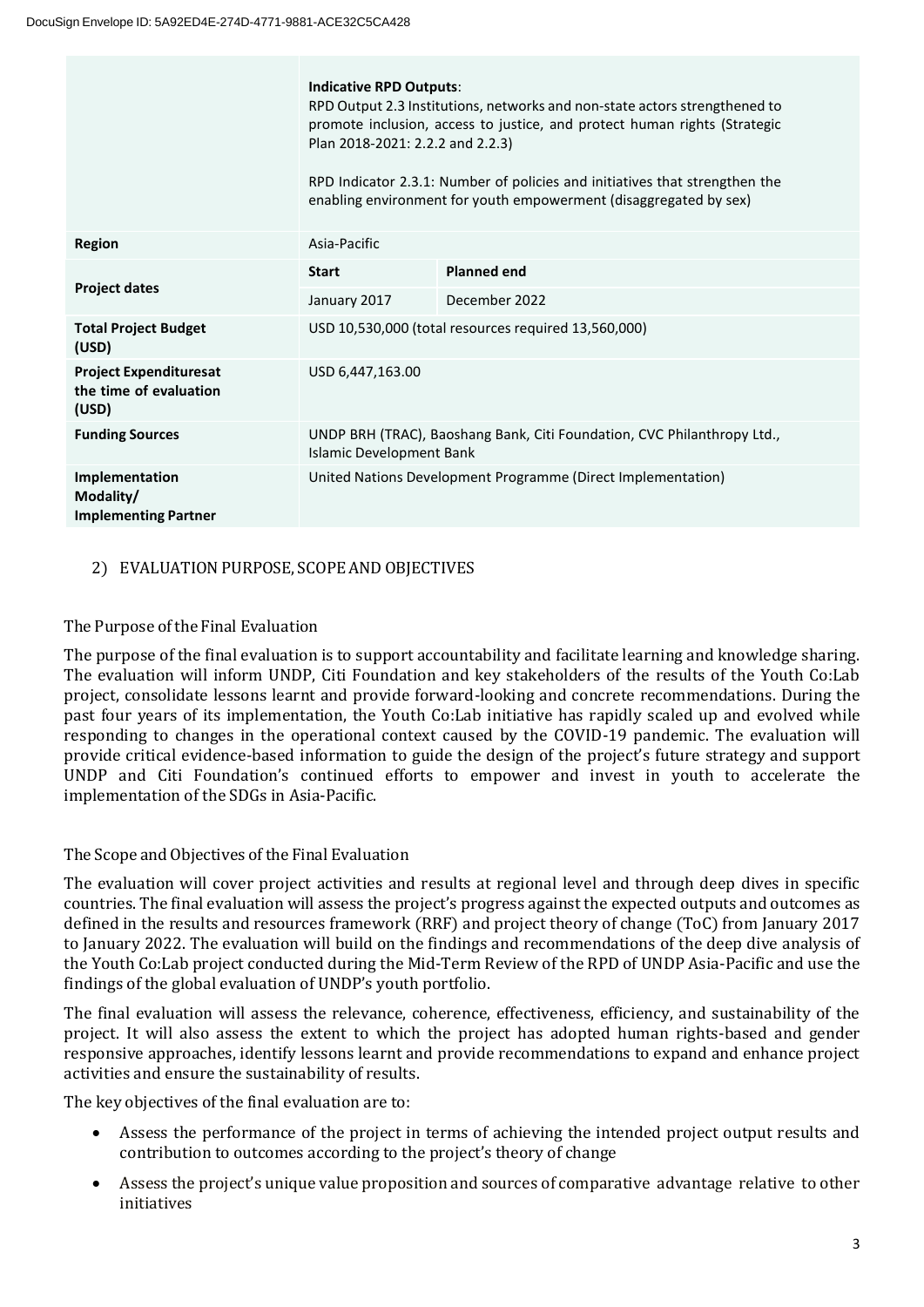- Assess the project's partnership strategies and performance in achieving intended results through collaboration with ecosystem partners
- Assess the relevance, coherence, efficiency and effectiveness of the project activities and the sustainability of the results achieved towards the intended output and outcome level results at:
	- o Downstream level: directly empowering young people
	- o Midstream level: strengthening the ecosystem to support youth entrepreneurship, innovation, and leadership
	- o Upstream level: working with governments to enhance the enabling environment for youth entrepreneurship, innovation, and leadership
- Identify challenges and factors that have affected the achievement of project results and assess the effectiveness of the approaches that the project has adopted to address these challenges
- Assess to what extent the project has adopted human rights-based, gender responsive and leave no one behind (LNOB) / diversity and inclusion approaches
- Identify lessons learnt from the project and provide concrete and forward-looking recommendations to inform the design of the next project cycle
- Assess the project's alignment with UNDP's RPD and Strategic Plan and the UN Strategy on Youth and the project's contribution to the mainstreaming of the youth empowerment agenda.

## 3) EVALUATION CRITERIA AND KEY GUIDING QUESTIONS

The evaluation questions define the information that must be generated as a result of the evaluation process. In this evaluation, the questions are structured under the following criteria, defined by the Organization for Economic Co-operation and Development - Development Assistance Committee (OECD DAC): relevance, coherence, effectiveness, efficiency, and sustainability. In addition, the evaluation will address cross-cutting questions related to gender, human rights/leaving no one behind principles.

| <b>Evaluation Criteria</b>    | Guiding questions                                                                                                                                                                                       |
|-------------------------------|---------------------------------------------------------------------------------------------------------------------------------------------------------------------------------------------------------|
| Relevance<br>and<br>coherence | To what extent have the project design and the project's implemented activities been<br>relevant for addressing the identified development challenges and advancing youth<br>empowerment in the region? |
|                               | To what extent and in what ways does the project offer a unique value proposition to<br>project stakeholders that distinguishes it from other initiatives in the youth<br>empowerment space?            |
|                               | To what extent is the project aligned to the strategic priorities of its key stakeholders,<br>including UNDP Country Offices and private sector partners?                                               |
|                               | To what extent and in what ways has the project evolved to respond to changes in<br>the operational context due to the COVID-19 pandemic?                                                               |
|                               | What are the strengths and potential gaps in terms of project design and<br>implementation in responding to the current context in Asia-Pacific? What are the<br>risks and opportunities?               |
|                               | To what extent have the project design and implementation been consistent with the<br>gender-responsive, human rights based and LNOB / diversity and inclusion<br>approaches?                           |
|                               | To what extent have the project activities been relevant for supporting key<br>ecosystem stakeholders, such as governments and the private sector, to advance<br>youth empowerment in the region?       |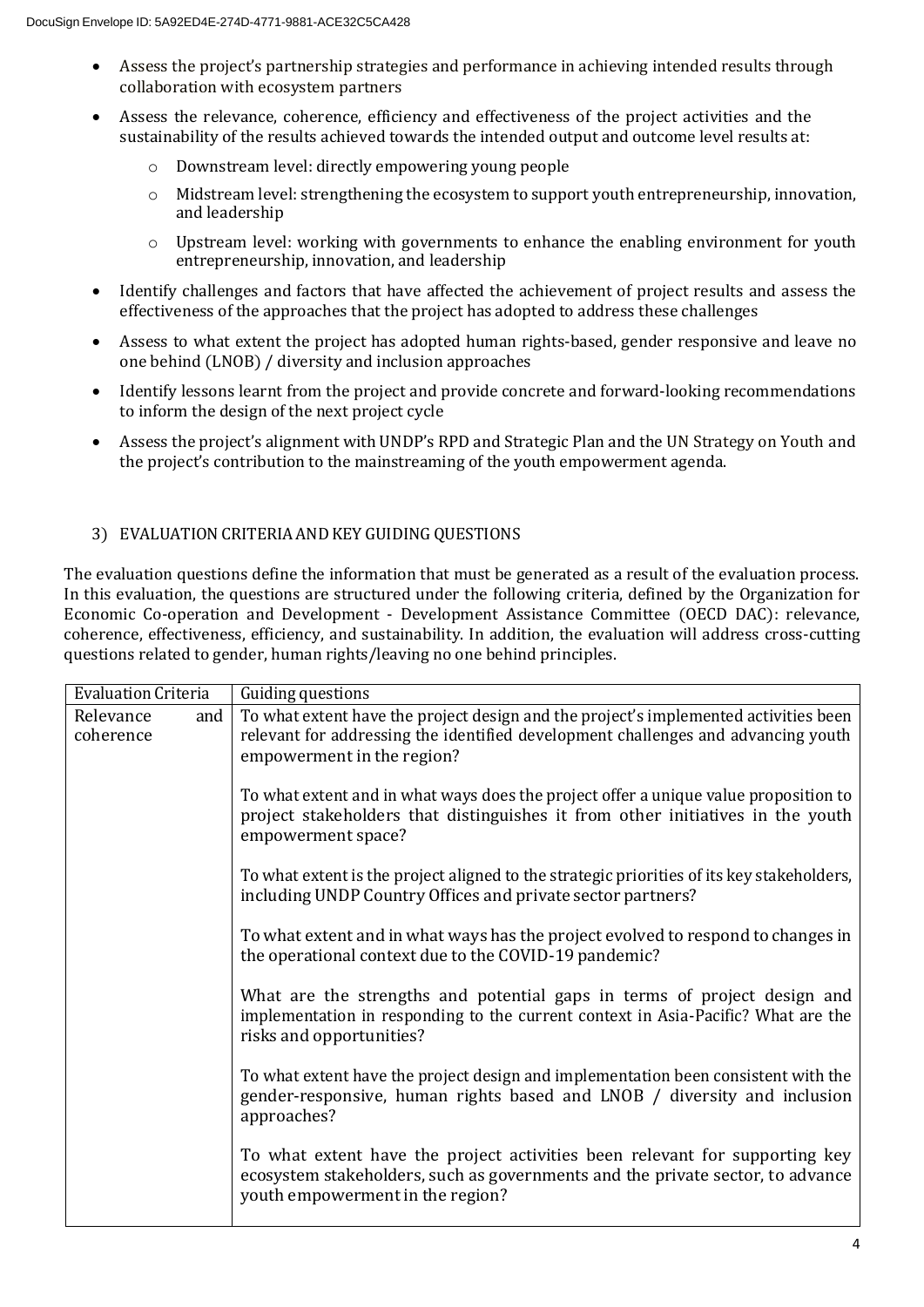|               | To what extent have young people, including young women, vulnerable and minority<br>youth, found the project relevant to their needs?                                                                                                                                                                                            |
|---------------|----------------------------------------------------------------------------------------------------------------------------------------------------------------------------------------------------------------------------------------------------------------------------------------------------------------------------------|
|               | How coherent is the project with the UNDP's RPD and SP and Youth 2030 – the UN<br>Strategy on Youth?                                                                                                                                                                                                                             |
| Effectiveness | To what extent has the project achieved its expected results? What are the areas of<br>greatest achievements? What are the results achieved against the project RRF<br>indicators?                                                                                                                                               |
|               | In which areas has the project not achieved its expected results? What have been the<br>main challenges in the achievement of the expected results?                                                                                                                                                                              |
|               | What are the key internal and external factors that have contributed to, affected<br>and/or impeded the achievement of expected results?                                                                                                                                                                                         |
|               | How effective were the project implementation strategies?                                                                                                                                                                                                                                                                        |
|               | What is the added value of the project's regional approach and to what extent the<br>project has been able to tap into opportunities provided by the regional approach?                                                                                                                                                          |
|               | Do the project workstreams complement each other effectively? What are the<br>strengths and potential gaps?                                                                                                                                                                                                                      |
|               | How effective have the project's partnership strategies been for building the enabling<br>environment and strengthening the ecosystem for youth entrepreneurship,<br>leadership, and social innovation in Asia-Pacific? What are the key lessons learnt<br>from the partnerships and how could these be leveraged in the future? |
|               | How effective have the thought leadership, advocacy and communications activities<br>of the project been in terms of increasing the visibility of the youth empowerment<br>agenda and influencing decision making among the key stakeholders in the region?<br>What have been the biggest successes and challenges?              |
|               | What have been the most effective strategies in terms of empowerment of young<br>women and vulnerable and minority youth? What have been the key challenges in<br>advancing this agenda?                                                                                                                                         |
|               | How effective has the project been in mainstreaming youth empowerment in UNDP<br>and UN programming and in different thematic areas of work?                                                                                                                                                                                     |
| Efficiency    | Have resources (funds, human resources, time, expertise, etc.) been allocated<br>strategically and utilised efficiently to achieve expected results?                                                                                                                                                                             |
|               | Have resources been sufficient for the achievement of results?                                                                                                                                                                                                                                                                   |
|               | To what extent and in what ways was the project able to leverage co-investment from<br>other stakeholders to support the achievement of project objectives?                                                                                                                                                                      |
|               | To what extent was the project management structure appropriate and efficient in<br>generating the expected results at regional and national levels?                                                                                                                                                                             |
|               | To what extent did project M&E systems provide management with a stream of data<br>that allowed it to learn and adjust implementation accordingly?                                                                                                                                                                               |
|               | Has the partnership structure of the project been effective and efficient to support<br>achievement of the intended results?                                                                                                                                                                                                     |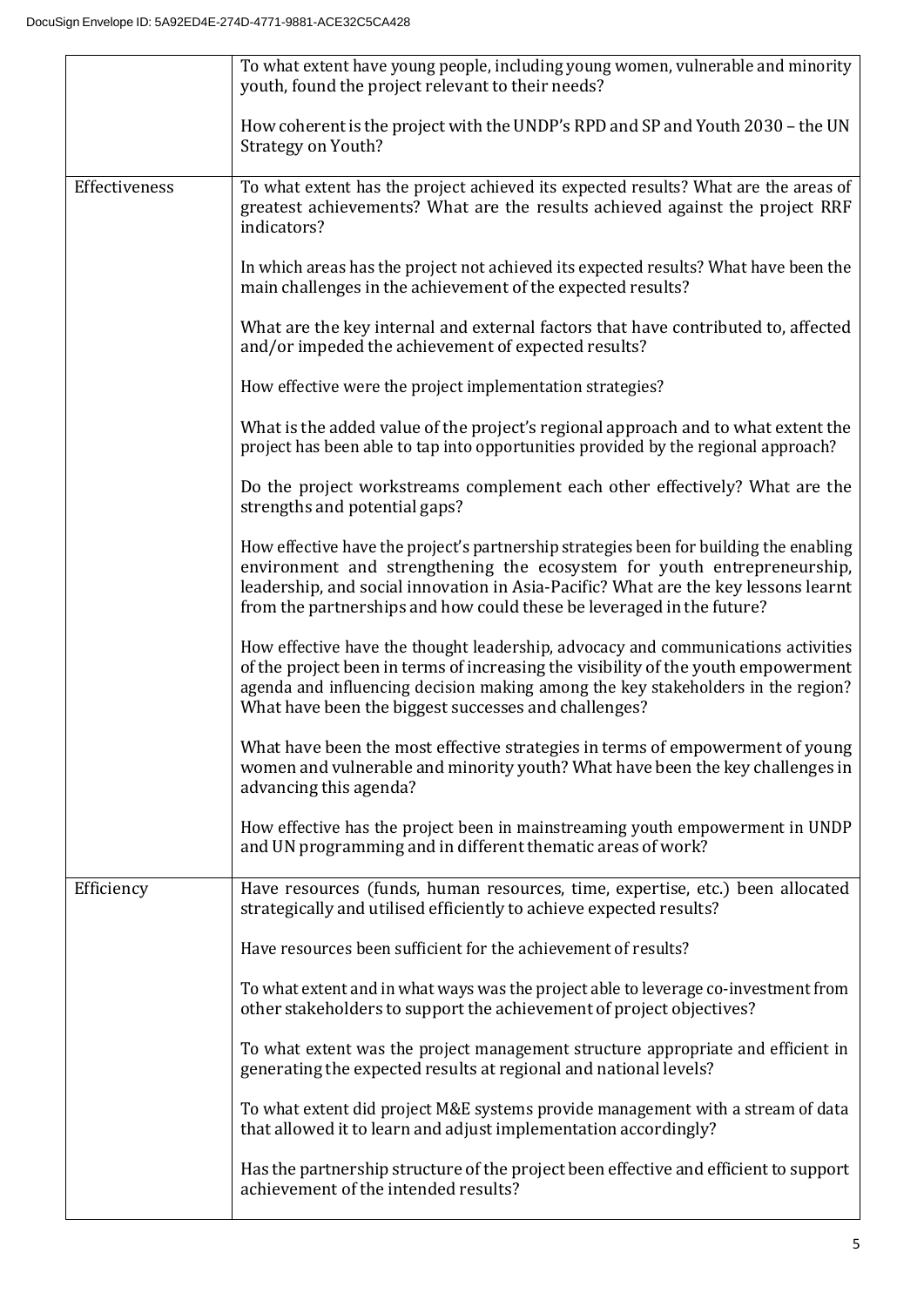|                                                    | Have the resources been used efficiently to support the empowerment of the most<br>vulnerable youth and young women?                                                                                                                                            |
|----------------------------------------------------|-----------------------------------------------------------------------------------------------------------------------------------------------------------------------------------------------------------------------------------------------------------------|
| Sustainability                                     | To what extent can the achieved results be expected to be sustainable?                                                                                                                                                                                          |
|                                                    | Which factors are contributing positively to the sustainability of the project's results?                                                                                                                                                                       |
|                                                    | What are some of the possible challenges in terms of sustainability of the project<br>results?                                                                                                                                                                  |
|                                                    | What kind of factors are contributing to the sustainability of the results achieved in<br>the empowerment of young women and minority youth, such as youth with<br>disabilities, sexual minorities or indigenous youth? What are the key challenges or<br>gaps? |
|                                                    | To what extent will financial and other resources and institutional structures be<br>available to sustain the results and benefits achieved by the project beyond the<br>project period?                                                                        |
|                                                    | What can be done to improve the sustainability of the project results?                                                                                                                                                                                          |
| Gender                                             | To what extent has the project been able to mainstream gender throughout the<br>intervention, including design, implementation and monitoring of the project?                                                                                                   |
|                                                    | What are the key project results with regards to direct empowerment of young<br>women and addressing systemic barriers to the empowerment of young women?                                                                                                       |
|                                                    | To what extent has the project been able to strengthen the capacities of the youth<br>entrepreneurship ecosystem in terms of gender-responsiveness?                                                                                                             |
| Human<br>rights<br>/Leaving<br>one<br>no<br>behind | To what extent has the project been able to reach the most vulnerable, such as young<br>people with disabilities, indigenous youth, LGBTIQ+ youth, and support the<br>empowerment of minority youth?                                                            |
|                                                    | To what extent has the project been able to empower and support young social<br>entrepreneurs to support vulnerable communities through their business models?                                                                                                  |
|                                                    | To what extent has the project been able to promote structural/institutional changes<br>to advance the inclusion and empowerment of minority youth (e.g., influence policies<br>or regulations)                                                                 |
|                                                    | To what extent has the project been able to build the capacities of the key<br>stakeholders to advance the leave no one behind agenda?                                                                                                                          |
| Lessons Learnt and                                 | What are the key lessons learnt during the project implementation?                                                                                                                                                                                              |
| recommendations                                    | What are the recommendations for the future programme design? The<br>recommendations should be firmly based on evidence and analysis, clear and result-<br>oriented and realistic in terms of implementation.                                                   |
|                                                    | What could be the potential focus areas or priorities of the project's strategy in its<br>next cycle?                                                                                                                                                           |

## 4) METHODOLOGY

The evaluation will adhere to the UNDP Evaluation Policy and UNDG Norms & Standards (provided in Annexes) with its findings and judgements based on sound evidence and analysis, clearly documented in the review report. Information will be triangulated (i.e. verified from different sources) to the extent possible,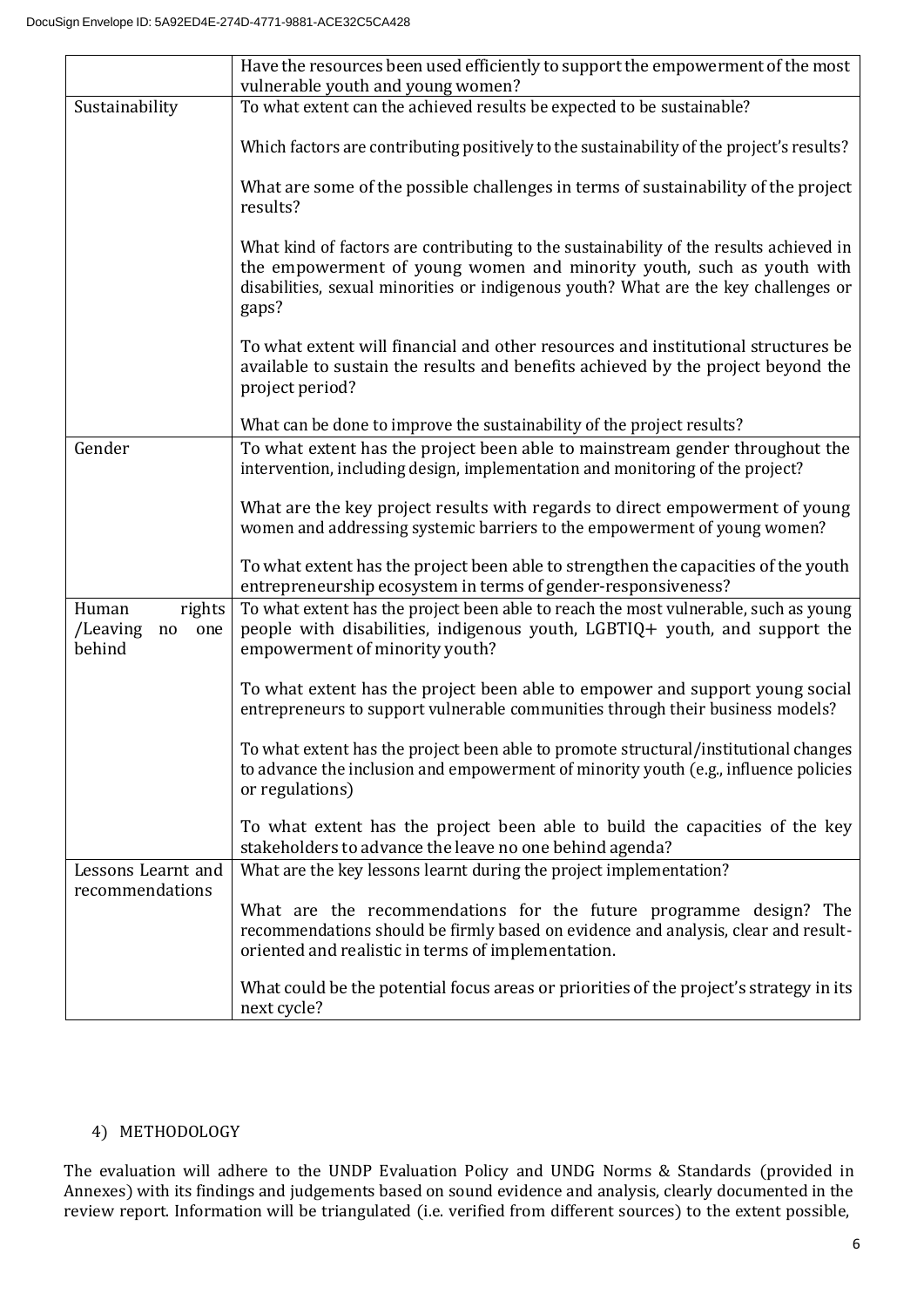and when verification is not possible, the single source will be mentioned. Analysis leading to evaluative judgements should always be clearly spelled out. The limitations of the methodological framework and analysis should also be discussed in the report.

The evaluator is expected to follow a participatory and consultative approach ensuring close engagement with the evaluation reference group, partners and other stakeholders, and direct beneficiaries, including young women and minority youth.

The final evaluation should employ a mixture of qualitative and quantitative methods and instruments. The final methodology and data sources will be agreed upon in the inception report of the final evaluation. Some of the possible methods and data sources are provided in the table below.

| Desk        | Review of relevant documents including but not limited to:                                     |
|-------------|------------------------------------------------------------------------------------------------|
| review      | - Project Document, Annual Work Plans, results and resources framework (RRF) and Theory        |
|             | of Change (ToC)                                                                                |
|             | - Project Monitoring and Evaluation Data                                                       |
|             | - Survey data                                                                                  |
|             | - Project progress and activity reports                                                        |
|             | - Third party feedback on the project                                                          |
|             | - Knowledge products, advocacy and communication materials and content                         |
|             | - Youth and stakeholder consultation data collected during the project implementation          |
|             | - Financial and management information                                                         |
|             | - Relevant global, regional, and national research studies                                     |
|             | - RBAP Regional Programme Document, RBAP Regional Programme Document Mid-Term                  |
|             | Review, UNDP Strategic Plan, Youth 2030 - UN Strategy on Youth                                 |
|             | - Citi Foundation guidelines                                                                   |
| Interviews  | Interviews with UNDP senior management, Citi Foundation, selected government                   |
| and focus   | counterparts and private sector partners, project stakeholders, entrepreneurs, youth           |
| group       | participants, others                                                                           |
| discussions | - Focus group discussions with youth participants, Youth Co:Lab partners, UN partners, others. |
|             | - Briefing and debriefing sessions with UNDP and Project team as well as with other partners   |
|             | will be organised to ensure triangulation of the various data sources to maximise the validity |
|             | and reliability of data.                                                                       |
| Case        | - Case studies on youth-led social enterprises / young entrepreneurs (selection to be          |
| studies     | determined)                                                                                    |
|             | - Case studies on specific Youth Co:Lab country programmes (country selection to be            |
|             | determined)                                                                                    |
| Surveys     | - Of youth, youth entrepreneurs, partners                                                      |
|             | - Tracer surveys of participants in Youth Co: Lab activities                                   |

## Gender and Human Rights-based Approach

Evaluation must include an assessment of the extent to which the design, implementation, and results of the project have incorporated gender equality perspective and rights-based approach. The evaluators are requested to review UNEG's Guidance in Integrating Human Rights and Gender Equality in Evaluation during the inception phase. The methodology used in the evaluation, including data collection and analysis methods should be human rights and gender-sensitive to the greatest extent possible, with evaluation data and findings disaggregated by gender, ethnicity, age, dis/ability, etc.

Detailed analysis on disaggregated data will be undertaken as part of final evaluation from which findings are consolidated to make recommendations and identify lessons learned for enhanced gender responsive and rights-based approach of the project and future initiatives.

## 5) EXPECTED OUTPUTS and DELIVERABLES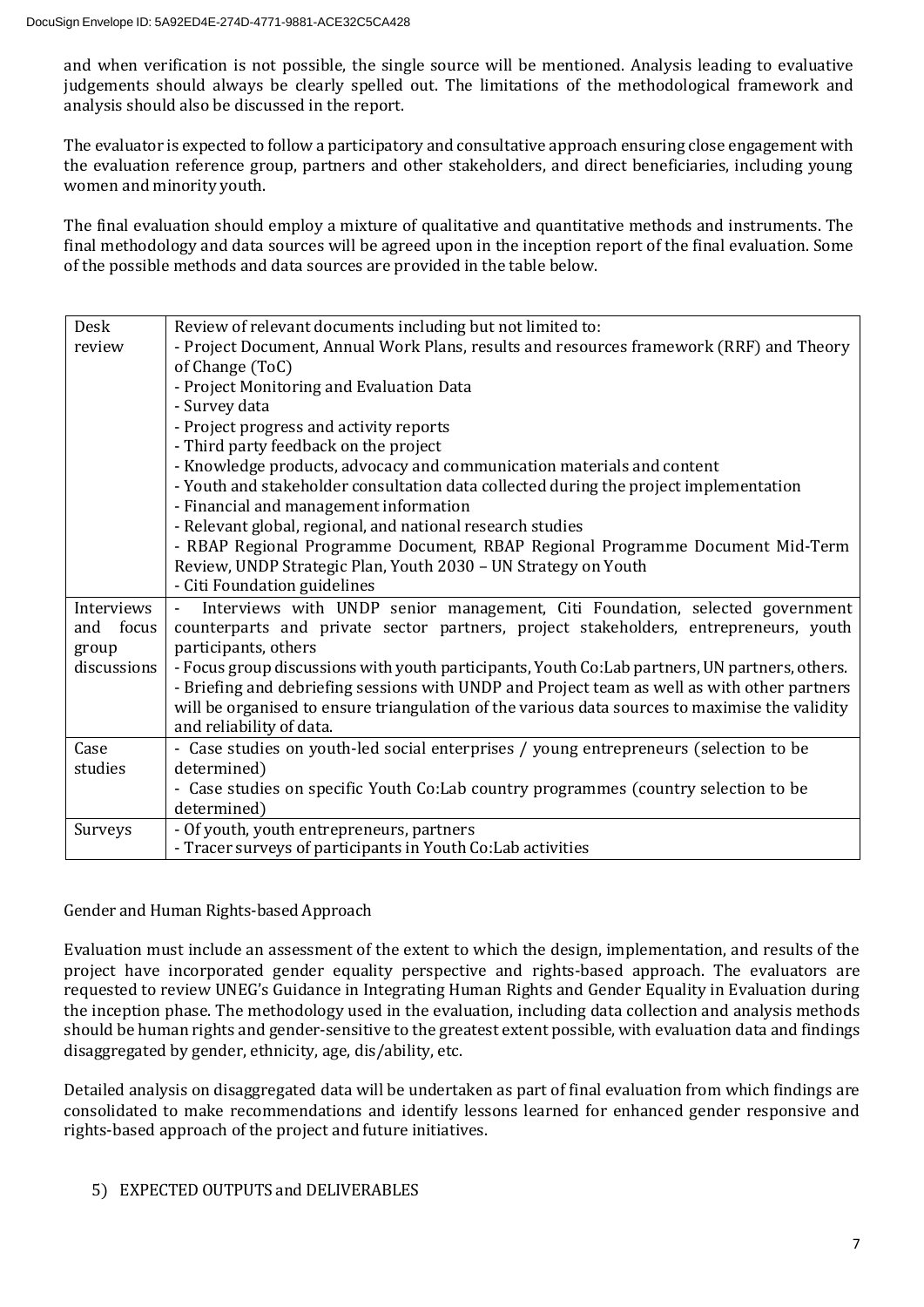In line with the above-mentioned criterion of work, methodology, associated with this Terms of Reference, the consultant is responsible for the following deliverables:

| #            | Deliverables                                                            | Description                                                                                                                                                                                                                                                                                                                                                                                                                                                                                                                                                                                                                                                                                                                                                                                                                                                                                                                                                                                                                                                                                                                                                                                                                                                                                                                                                                                                                                                                           | Estimated<br>Duration<br>to<br>Complete | Tentative<br>date of<br>completion |
|--------------|-------------------------------------------------------------------------|---------------------------------------------------------------------------------------------------------------------------------------------------------------------------------------------------------------------------------------------------------------------------------------------------------------------------------------------------------------------------------------------------------------------------------------------------------------------------------------------------------------------------------------------------------------------------------------------------------------------------------------------------------------------------------------------------------------------------------------------------------------------------------------------------------------------------------------------------------------------------------------------------------------------------------------------------------------------------------------------------------------------------------------------------------------------------------------------------------------------------------------------------------------------------------------------------------------------------------------------------------------------------------------------------------------------------------------------------------------------------------------------------------------------------------------------------------------------------------------|-----------------------------------------|------------------------------------|
|              |                                                                         | All deliverables will be reviewed and approved by the Evaluation Manager.                                                                                                                                                                                                                                                                                                                                                                                                                                                                                                                                                                                                                                                                                                                                                                                                                                                                                                                                                                                                                                                                                                                                                                                                                                                                                                                                                                                                             |                                         |                                    |
| $\mathbf{1}$ | Draft and<br>Final<br>Inception<br>Reports and<br>Evaluation<br>Matrix. | <b>Inception Report</b><br>The inception report will be prepared based on the first<br>briefing meetings with the Evaluation Manager and<br>Evaluation Reference Group and on the desk review and<br>preliminary analysis of the secondary data provided by the<br>Youth Co:Lab project.<br>The inception report includes understanding of the<br>evaluations' objectives and initiative's theory of change,<br>finalised evaluation design, workplan, time frame, activities<br>and schedule, and final methodology and a detailed plan for<br>data collection, including a list of key stakeholders and other<br>individuals who should be consulted<br>The inception report must explain how gender and human<br>rights as cross-cutting areas are addressed in the<br>methodology, including data collection and analysis methods.<br>Detailed information on the required content of the inception<br>report is provided in the annexes. The report must include<br>the elements outlined in the annex and follow UNDP IEO's<br>evaluation guidelines.<br><b>Evaluation Matrix</b><br>An evaluation matrix will be submitted as part of the<br>inception report. The matrix should include evaluation<br>questions that the evaluator will answer, data sources, data<br>collection and analysis tools and methods appropriate for<br>each source, and the standard or measure by which each<br>question will be evaluated. Suggested format of the matrix is<br>provided below. | 10 Days                                 | 21<br>December<br>2021             |
|              |                                                                         | Relevant<br><b>Indicators/success</b><br>Methods<br>Key<br>Specific<br>Data<br>Data<br>questions<br>sub-<br>Collection<br>stabdards<br>evaluation<br>Sources<br>of data<br>criteria<br>methods/tools<br>analysis<br>questions<br><b>Approval</b><br>The Evaluation Manager and Evaluation Reference Group will<br>review the draft inception report, provide feedback and<br>assure its quality.<br>An oral debriefing by the Evaluation Consultant on the<br>proposed work plan and methodology will be done and<br>approved prior to the commencement of the evaluation<br>process.<br>The final inception report and evaluation matrix will be                                                                                                                                                                                                                                                                                                                                                                                                                                                                                                                                                                                                                                                                                                                                                                                                                                     |                                         |                                    |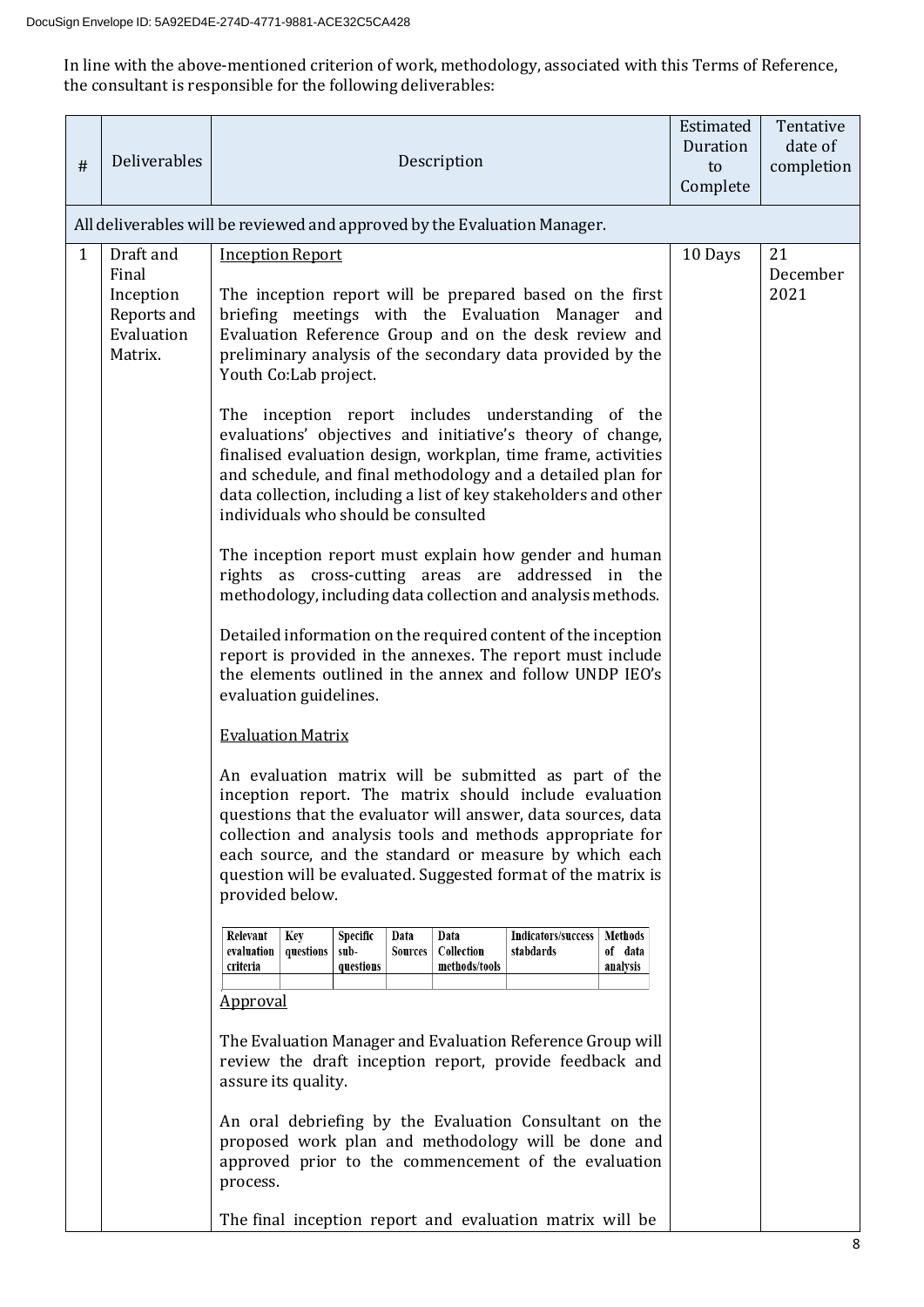|   |                                                                              | submitted to and approved by the Evaluation Manager.                                                                                                                                                                                                                                                                                                                                |         |                    |
|---|------------------------------------------------------------------------------|-------------------------------------------------------------------------------------------------------------------------------------------------------------------------------------------------------------------------------------------------------------------------------------------------------------------------------------------------------------------------------------|---------|--------------------|
| 2 | Data collection and analysis (estimated duration: 20 days)<br>Data           |                                                                                                                                                                                                                                                                                                                                                                                     | 30 Days | 3 February         |
|   | Collection                                                                   |                                                                                                                                                                                                                                                                                                                                                                                     |         | 2022               |
|   | and Analysis<br>The data collection and analysis will be conducted following |                                                                                                                                                                                                                                                                                                                                                                                     |         |                    |
|   |                                                                              | and the First<br>the methodology and data sources outlined in the inception                                                                                                                                                                                                                                                                                                         |         |                    |
|   | Draft of the<br>Final                                                        | report.                                                                                                                                                                                                                                                                                                                                                                             |         |                    |
|   | Evaluation                                                                   | Report writing and the first draft of the Final Evaluation                                                                                                                                                                                                                                                                                                                          |         |                    |
|   | Report                                                                       | Report (estimated duration: 10 days)                                                                                                                                                                                                                                                                                                                                                |         |                    |
|   |                                                                              | The final report, including the first draft, should be based on<br>the approach and methodology outlined in the inception<br>report. Each evaluation question, including the cross-cutting<br>questions on gender and human rights, should be answered<br>in the draft report and analysis and findings should be backed<br>up with credible quantitative and qualitative evidence. |         |                    |
|   |                                                                              | The evaluation report is expected to include case studies and<br>concrete examples and citations across the report.                                                                                                                                                                                                                                                                 |         |                    |
|   |                                                                              | The draft report will contain the same sections as the final<br>report. The evaluation report must follow the structure<br>provided in the annexes of this ToR. The evaluator is<br>requested to review IEO's Quality Standards for evaluations<br>to ensure that the report meets these criteria. The standards<br>are provided in the annexes.                                    |         |                    |
|   |                                                                              | The draft will be submitted to the Evaluation Manager. A<br>debriefing with the Evaluation Manager and Evaluation<br>Reference group will be organised at the time of the<br>submission of the first draft.                                                                                                                                                                         |         |                    |
|   |                                                                              | The draft will be reviewed by the evaluation Manager and<br>Evaluation Reference Group who will provide feedback on it                                                                                                                                                                                                                                                              |         |                    |
| 3 | <b>Second Draft</b><br>of the Final<br>Report. Final                         | Second Draft Report and Debriefing (estimated duration: 5<br>days)                                                                                                                                                                                                                                                                                                                  | 10 Days | 3<br>March<br>2022 |
|   | Evaluation<br>Report,<br>Evaluation<br>Brief, Audit<br><b>Trail Form</b>     | The second draft will be prepared based on the feedback<br>provided on the first draft report and submitted to the<br>Evaluation Manager and Evaluation Reference Group for final<br>clearance.                                                                                                                                                                                     |         |                    |
|   | and Final<br>Presentation                                                    | The evaluator is requested to organise a debriefing to UNDP<br>and key stakeholders before the submission of the final<br>evaluation report.                                                                                                                                                                                                                                        |         |                    |
|   |                                                                              | Final evaluation report, evaluation brief, audit trail form and<br>final presentation (estimated duration: 5 days)                                                                                                                                                                                                                                                                  |         |                    |
|   |                                                                              | Final Evaluation Report: The final evaluation report will be<br>submitted to the Evaluation Manager alongside the audit trail<br>form and evaluation brief.                                                                                                                                                                                                                         |         |                    |
|   |                                                                              | Evaluation Brief: A brief summary of the key findings and<br>recommendations of the evaluation (max 2 pages).                                                                                                                                                                                                                                                                       |         |                    |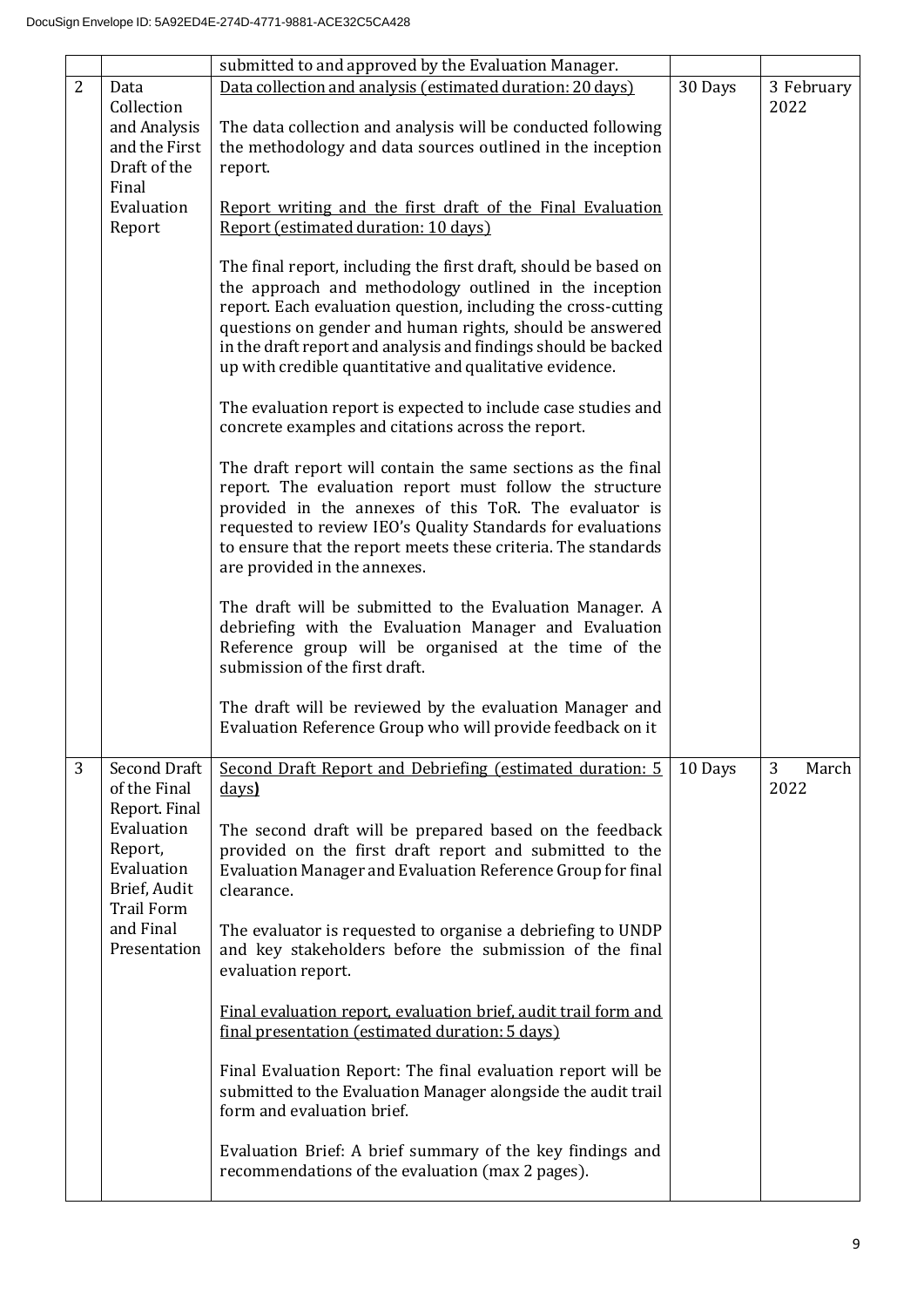| Audit Trail Form: Comments and changes by the evaluator in<br>response to the draft report should be retained by the<br>evaluator to show how they have addressed comments. Audit<br>trail form will be attached to the evaluation report (please see<br>a template in the Annexes) |  |
|-------------------------------------------------------------------------------------------------------------------------------------------------------------------------------------------------------------------------------------------------------------------------------------|--|
| Final presentation to Stakeholders: A presentation of the final<br>report to the evaluation reference group and key<br>stakeholders.                                                                                                                                                |  |

## 6) TIMEFRAME FOR THE EVALUATION PROCESS AND IMPLEMENTATION ARRANGEMENTS

## Timeframe for the evaluation process

Following here is the anticipated number of working days required in each final evaluation process with total number of working days not exceeding 50 working days during 01 December 2021 to 30 April 2022.

| N <sub>o</sub> | Deliverables                                                                                                                            | Estimated #<br>of days | Tentative Date of<br>Completion | % of the total<br>contract amount | Review and<br>Approvals<br>Required |
|----------------|-----------------------------------------------------------------------------------------------------------------------------------------|------------------------|---------------------------------|-----------------------------------|-------------------------------------|
| 1              | Draft and Final Inception<br><b>Reports and Evaluation</b><br>Matrix                                                                    | 10 days                | 21 December 2021                | 30 %                              | Evaluation<br>Manager               |
| 2              | Data Collection and<br>Analysis and the First Draft<br>of the Final Report                                                              | 30 days                | 3 February 2022                 | 40 %                              | Evaluation<br>Manager               |
| 3              | Second Draft of the Final<br>Report, Final Evaluation<br>Report, Evaluation Brief,<br><b>Audit Trail Form and Final</b><br>Presentation | 10 days                | 3 March 2022                    | 30 %                              | Evaluation<br>Manager               |
|                | Total                                                                                                                                   | 50 days                |                                 | 100 %                             |                                     |

The final report is expected to follow IEO's UNDP guidelines for template and meet the Quality Criteria. These are provided in Annexes.

Implementation arrangements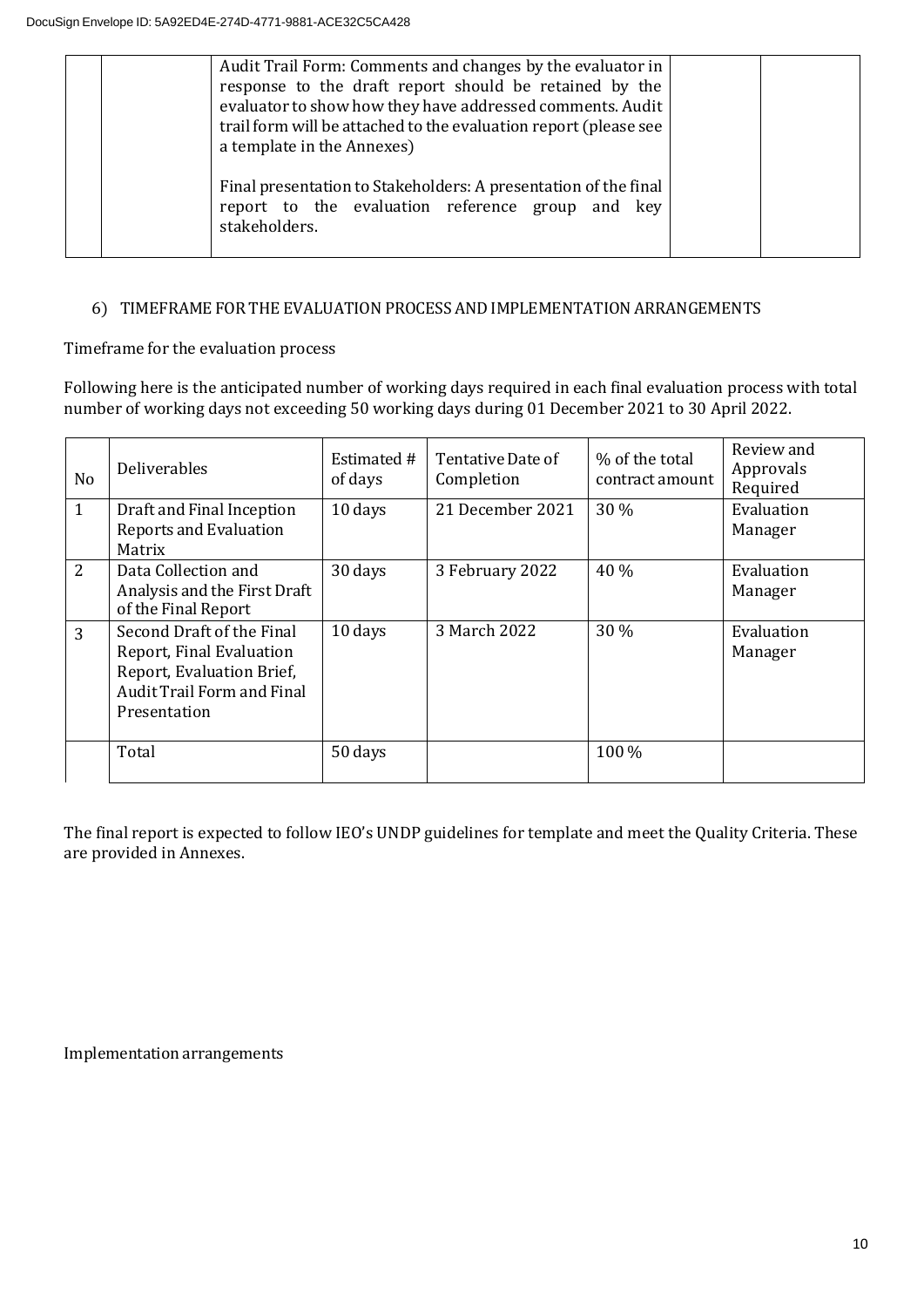| Who (Responsible)                  | What (Responsibilities)                                                                                                                                                                                                                                                                                                                                                                                                                                                                                                                                                                                                                                                     |
|------------------------------------|-----------------------------------------------------------------------------------------------------------------------------------------------------------------------------------------------------------------------------------------------------------------------------------------------------------------------------------------------------------------------------------------------------------------------------------------------------------------------------------------------------------------------------------------------------------------------------------------------------------------------------------------------------------------------------|
| <b>Evaluation Manager</b>          | Assure smooth, quality and independent implementation of the<br>$\bullet$<br>evaluation with needful guidance from UNDP's Senior Management.<br>Approve ToR and selection criteria.<br>$\bullet$<br>Hire the consultant by reviewing proposals and complete the<br>$\bullet$<br>recruitment process.<br>Ensure the independent implementation of the evaluation process.<br>Approve each step of the evaluation including inception and final reports<br>$\bullet$<br>Supervise, guide and provide feedback and comments to the evaluation<br>consultants.<br>Ensure quality of the evaluation.<br>Ensure the Management Response and action plans are fully<br>implemented |
| Project manager                    | Draft ToR to be reviewed and finalized by the Evaluation Manager<br>$\bullet$<br>Support in hiring the consultant<br>$\bullet$<br>Provide necessary information and coordination with different<br>$\bullet$<br>stakeholders including donor communities<br>Provide feedback and comments on draft report<br>$\bullet$<br>Prepare management response and action plan and follow up the<br>$\bullet$<br>implementation                                                                                                                                                                                                                                                      |
| Youth Co:Lab Project Team          | Provide required information, furnishing documents for review to the<br>$\bullet$<br>consultant team.<br>Logistical arrangements, such as for support in setting up stakeholder<br>$\bullet$<br>meetings, and coordinating with the partners and stakeholders.                                                                                                                                                                                                                                                                                                                                                                                                              |
| <b>Final Evaluation Consultant</b> | Review the relevant documents.<br>$\bullet$<br>Develop and submit draft and final inception reports<br>$\bullet$<br>Conduct evaluation.<br>$\bullet$<br>Maintain ethical considerations.<br>Develop and submit draft evaluation reports<br>Organise meeting/consultation to discuss the draft reports<br>Incorporate inputs and feedback in draft reports<br>Submit final report, summary of findings and audit trail form with due<br>consideration of quality and effectiveness<br>Organise presentation of the final report                                                                                                                                              |
| <b>Evaluation Reference Group</b>  | The Final Evaluation Reference Group comprised of Programme Team<br>$\bullet$<br>Lead, Regional M&E Specialist, Citi Foundation representative(s) and<br>other stakeholders as relevant<br>Review inception report and draft report and provide feedback<br>Participate in debriefing session and provide suggestions, support<br>quality assurance and correct any factual errors                                                                                                                                                                                                                                                                                          |

Regular communication between the evaluation consultant and the evaluation manager and evaluation reference group is expected throughout the evaluation to ensure a smooth coordination of the process, including engagement with the stakeholders.

The Final Evaluation Consultant will be briefed by UNDP Evaluation Manager upon arrival on the objectives, purpose and outputs of the evaluation. An oral debriefing by the Final Evaluation Consultant on the proposed work plan and methodology will be done and approved prior to the commencement of the process.

The final evaluation will remain fully independent. The evaluation Consultant maintains all the communication through the Evaluation Manager during the implementation of the evaluation. The Evaluation Manager should clear each step of the evaluation. Evaluation report must meet the requirements from the Independent Evaluation Office's guidelines which are provided in the annexes of this TOR.

Contractors will arrange online final presentation with UNDP BRH and relevant stakeholders and noted comments from participants which will be incorporated in the final report.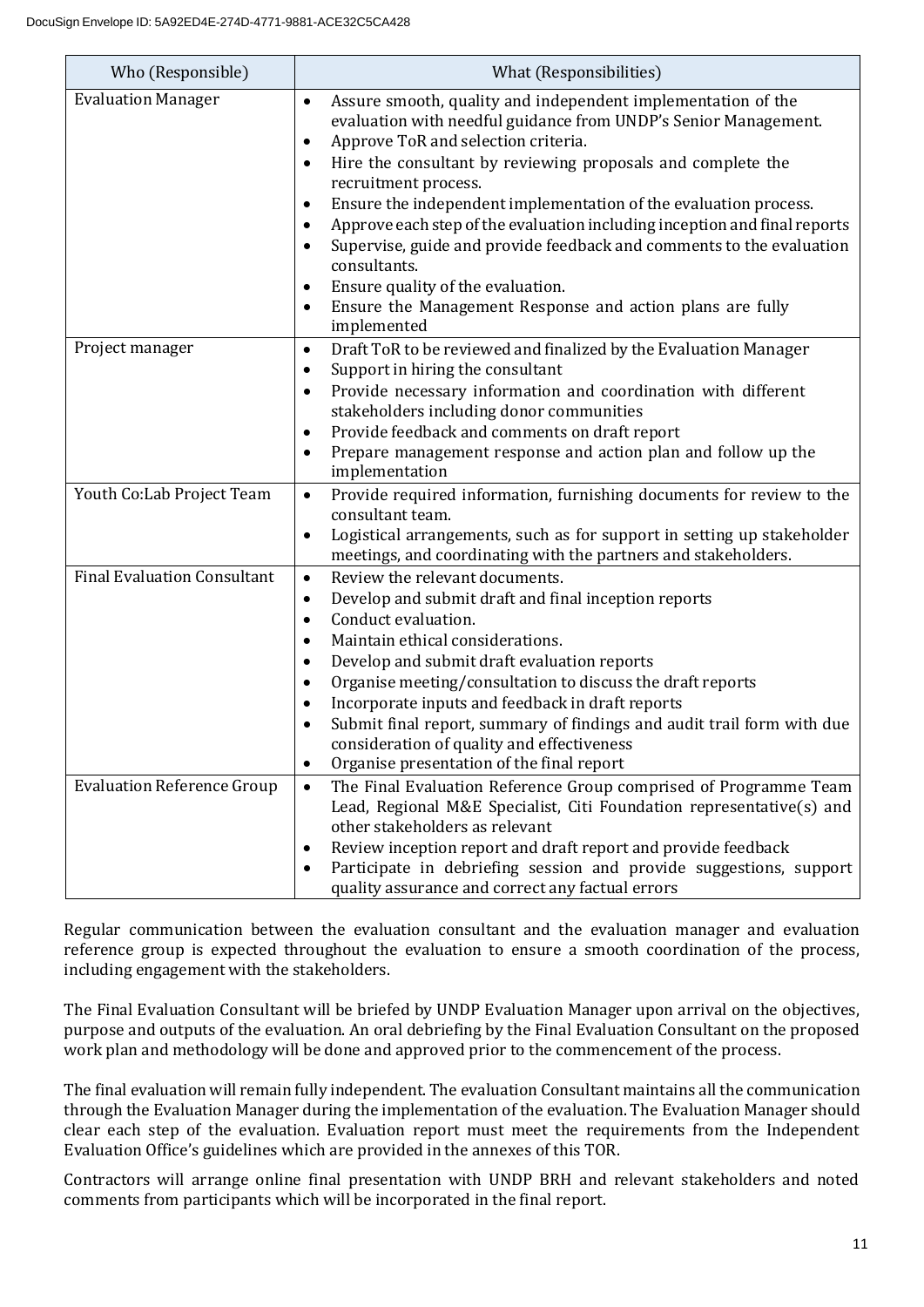The final report will be signed off by the Manager of UNDP Bangkok Regional Hub.

## 7) EVALUATION ETHICS

To promote trust and confidence in evaluation in the UN, all UN staff engaged in a final evaluation and evaluation consultants working for the United Nations system are required to commit themselves in conducting the evaluation in accordance with the principles outlined in the UNEG 'Ethical Guidelines for Evaluation'<sup>3</sup> and writing to the Code of Conduct for Evaluation. The consultants must safeguard the rights and confidentiality of information providers, interviewees and stakeholders through measures to ensure compliance with legal and other relevant codes governing collection of data and reporting on data. The consultant must also ensure security of collected information before and after the evaluation and protocols to ensure anonymity and confidentiality of sources of information where that is expected. The information knowledge and data gathered in the evaluation process must also be solely used for the evaluation and not for other uses without the express authorization of UNDP and partners.

Consultants will be held to the highest ethical standards and are required to sign a Code of Conduct upon acceptance of the assignment.

## 8) EVALUATIONTEAM COMPOSITION AND REQUIRED COMPETENCES

The Final Evaluation requires one international consultant to complete the exercise. The consultant will have the following experience:

- Minimum Master's Degree or higher in Public Administration, Law, Political Science, Finance, Economics,International Relations, Development Studies, or related fields
- At least 5 years of professional experience of the development project/programme design, assessment, monitoring and evaluation, including UN projects/programmes and private sector led/funded projects and experience in the Asia-Pacific region
- Proven technical knowledge and experience in at least three of the following thematic areas in the development context: youth, the private sector, entrepreneurship, communications and advocacy, economic empowerment, civic engagement
- Technical knowledge and experience in at least two of the following cross-cutting issues; gender equality, disability, rights-based approach and youth-responsive approach
- At least 3 years of experience in producing research studies, conducting qualitative and quantitative data analysis and writing reports, preferably in the above-mentioned fields
- Excellent knowledge of verbal and written English
- Experience in evaluating or assessing regional or multi-country projects/programmes is highly desirable
- Experience in managing, evaluating or assessing projects/programmes implemented in partnership with private sector and a UN agency is highly desirable

## 9) SCOPE OF PRICE PROPOSAL AND SCHEDULE OF PAYMENTS

The contract will be on a lump-sum basis.

Consultant must send a financial proposal based on Lump Sum Amount. The total amount quoted shall be allinclusive and include all costs components required to perform the deliverables identified in the TOR, including professional fee, living allowance and any other applicable cost to be incurred by the IC in completing the assignment. The contract price will be fixed output-based price regardless of extension of the herein specified duration. Payments will be done upon completion of the deliverables/outputs and as per below percentages:

<sup>3</sup> <http://www.unevaluation.org/document/detail/2866>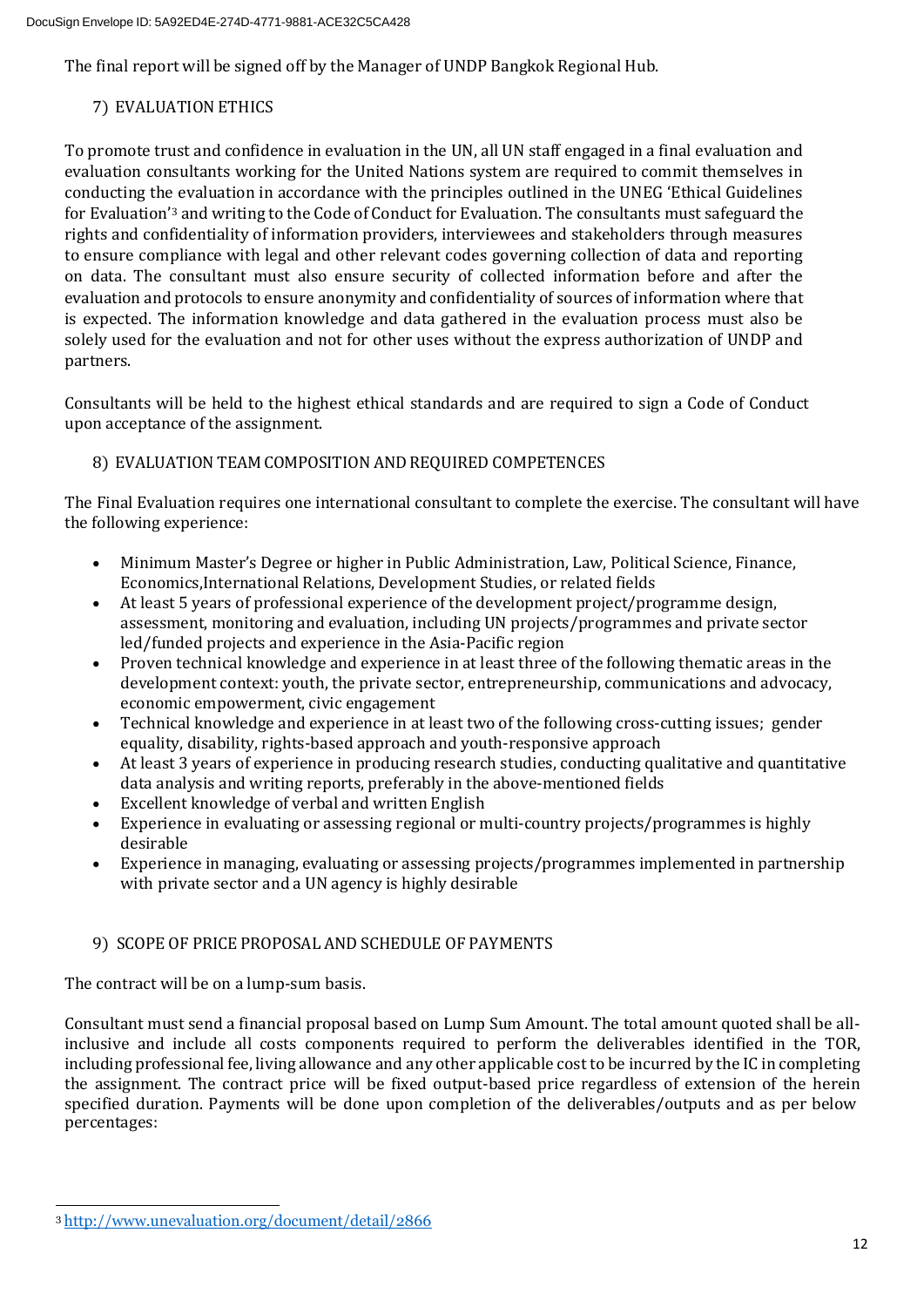| Milestone/Deliverable<br>(list of documents or actions expected to be performed by the consultant) | Payment Terms in % of<br><b>Total Contract Amount</b> |
|----------------------------------------------------------------------------------------------------|-------------------------------------------------------|
| 1 <sup>st</sup> instalment:                                                                        | 30%                                                   |
| Upon satisfactory completion of Inception Report, including the evaluation matrix                  |                                                       |
| 2 <sup>nd</sup> instalment:                                                                        | 40 %                                                  |
| Upon satisfactory completion of the data collection and analysis and delivery of                   |                                                       |
| the first draft of the Final Evaluation Report                                                     |                                                       |
| 3rd instalment:                                                                                    | 30 %                                                  |
| Upon satisfactory delivery of findings presentation and completion of Final                        |                                                       |
| Evaluation Report, Evaluation Brief and Audit Trail Form                                           |                                                       |

It is important to note that multiple iterations of the report may be required for the satisfactory completion of the report.

In the event of unforeseeable travel not anticipated in this TOR, payment of travel costs including tickets, lodging and terminal expenses should be agreed upon between the respective business unit and the Individual Consultant prior to travel and will be reimbursed.

In general, UNDP shall not accept travel costs exceeding those of an economy class ticket. Should the IC wish to travel on a higher class he/she should do so using their own resources.

Travel costs shall be reimbursed at actual but not exceeding the quotation from UNDP approved travel agent.

## 10) APPLICATION PROCEDURE

Interested individuals must submit the following documents mentioned below to demonstrate their qualifications. Please group them into <u>one  $(1)$  single PDF document</u> as the application only allows to upload maximum one document.

Any individual employed by a company, organization or institution who would like to submit a proposal in response to this Individual Contract notice must do so in their individual capacity.

- Letter of Confirmation of Interest and Availability using the template provided.
- A Curriculum Vitae (CV) or P.11 Personal History Form stipulating applicant's official name as shown in identification document, the qualifications and professional experiences (with similar projects) relevant to the assignment/TOR, the contact details (email address, telephone numbers) of 3 professional references and a writing sample (e.g. a previous evaluation report or a research study authored by an applicant).
- A signed financial proposal, quoted in US dollars, outlining the all-inclusive fee, supported by a breakdown of reimbursable – direct and indirect – costs such as travel, lodging, per diem etc. Note: if an Offeror is employed by an organization/company/institution, and he/she expects his/her employer to charge a management fee in the process of releasing him/her to UNDP under Reimbursable Loan Agreement (RLA), the Offeror must indicate at this point, and ensure that all such costs are duly incorporated in the financial proposal submitted to UNDP (Letter of Confirmation of Interest and Availability).
- Brief description of approach to work/technical proposal of why the individual considers him/herself as the most suitable for the assignment, and a proposed methodology on how they will approach and complete the assignment (max 1 page).

Incomplete proposals may not be considered. The shortlisted candidates may be contacted and the successful candidate will be notified.

## 11) EVALUATION METHOD ANDSELECITON CRITERIA

Evaluation Methods and Criteria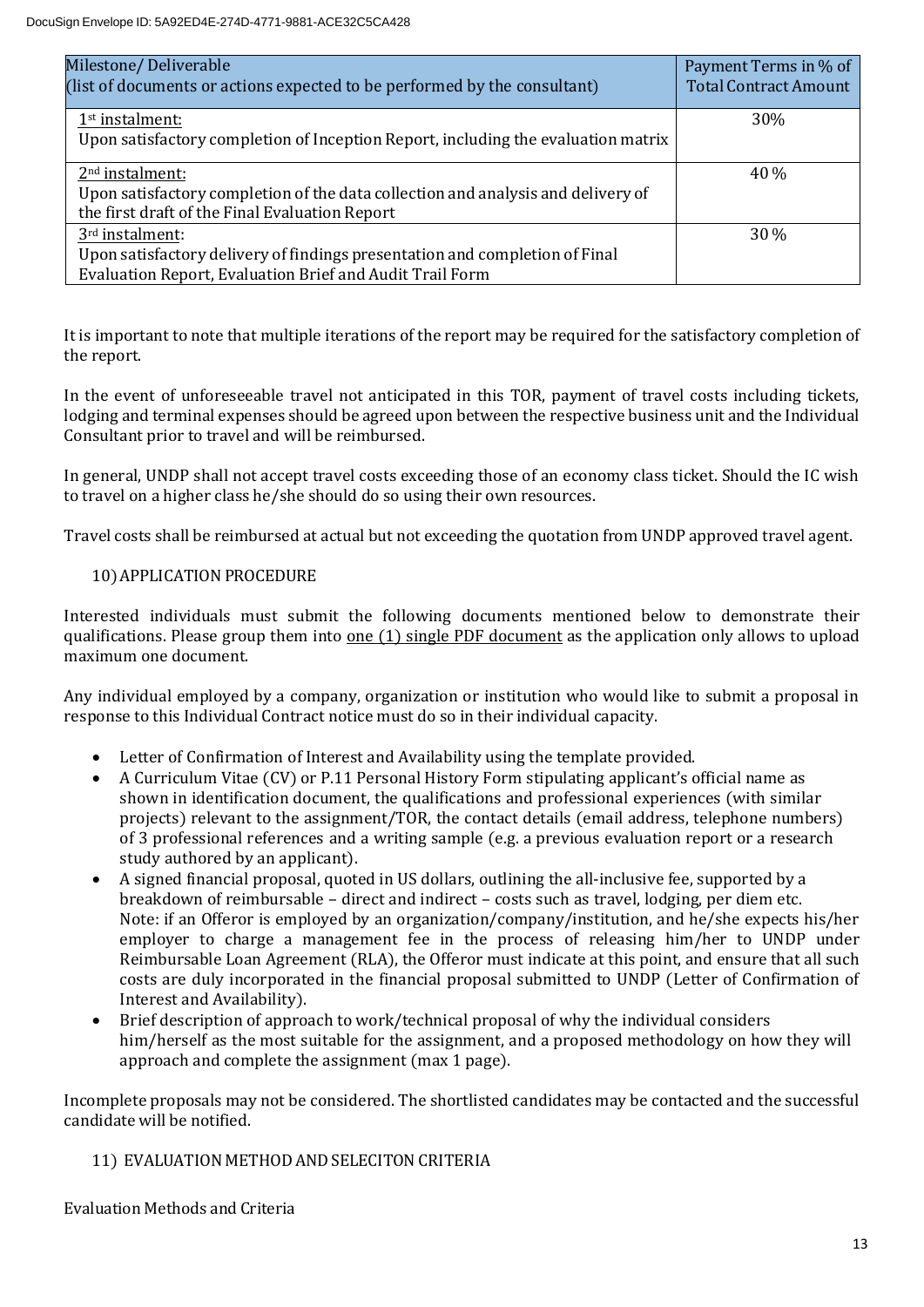Individual consultants will be evaluated based on the following methodology:

## Cumulative analysis

The award of the contract shall be made to the individual consultant whose offer has been evaluated and determined as a) responsive/compliant/acceptable; and b) having received the highest score out of set of weighted technical criteria (70%), and financial criteria (30%). Financial score shall be computed as a ratio of the proposal being evaluated and the lowest priced proposal received by UNDP for the assignment.

Technical Criteria for Evaluation (70%) - max 100 points

| Criteria       | <b>Criteria Description</b>                                                                                                                                                                                                                                                      | <b>Max Score</b><br>(points) |
|----------------|----------------------------------------------------------------------------------------------------------------------------------------------------------------------------------------------------------------------------------------------------------------------------------|------------------------------|
| $\mathbf{1}$   | Minimum Master's Degree or higher in Public Administration,<br>Law, Political Science, Finance, Economics, International<br>Relations, Development Studies, or related fields                                                                                                    | 10                           |
| 2              | At least 5 years of professional experience of the development<br>project/programme design, assessment, monitoring and<br>evaluation, including UN projects/programmes and private<br>sector led/funded projects, including experience in the Asia-<br>Pacific region            | 30                           |
| $\overline{3}$ | Technical knowledge and experience in cross-cutting issues:<br>gender equality, disability, rights-based approach andyouth-<br>responsive approach (at least two of the mentioned cross-<br>cutting issues)                                                                      | 10                           |
| 4              | Proven technical knowledge and experience in at least three of<br>the following thematic areas in the development context:<br>youth, the private sector, entrepreneurship, communications<br>and advocacy, economic empowerment, policy design and<br>analysis, civic engagement | 20                           |
| 5              | At least three years of experience in producing research<br>studies, conducting qualitative and quantitative data analysis<br>and writing reports                                                                                                                                | 20                           |
| 6              | Excellent knowledge of verbal and written English (the<br>applicants are requested to attached to the application an<br>evaluation report or a research study they have authored)                                                                                                | 10                           |
|                | <b>TOTAL</b>                                                                                                                                                                                                                                                                     | 100                          |

Language:

• Excellent knowledge of verbal and written English

Competencies:

- Demonstrates commitment to the UN's mission, vision and values;
- Demonstrates sound judgment, diplomacy and sensitivity to confidential matters;
- Demonstrated ability to meet deadlines and work under pressure;
- Innovative forward thinking, good coordination and organizational skills, teamwork; and
- Participate effectively in team-based, information sharing environment, collaborating and cooperating with others.

Only candidates obtaining a minimum of 70 points (70% of the total 100 points in technical evaluation) would be considered for the Financial Evaluation respectively.

For those passing technical evaluation above, offers will be evaluated per the Combined Scoring method:

a) Technical Evaluation (70%)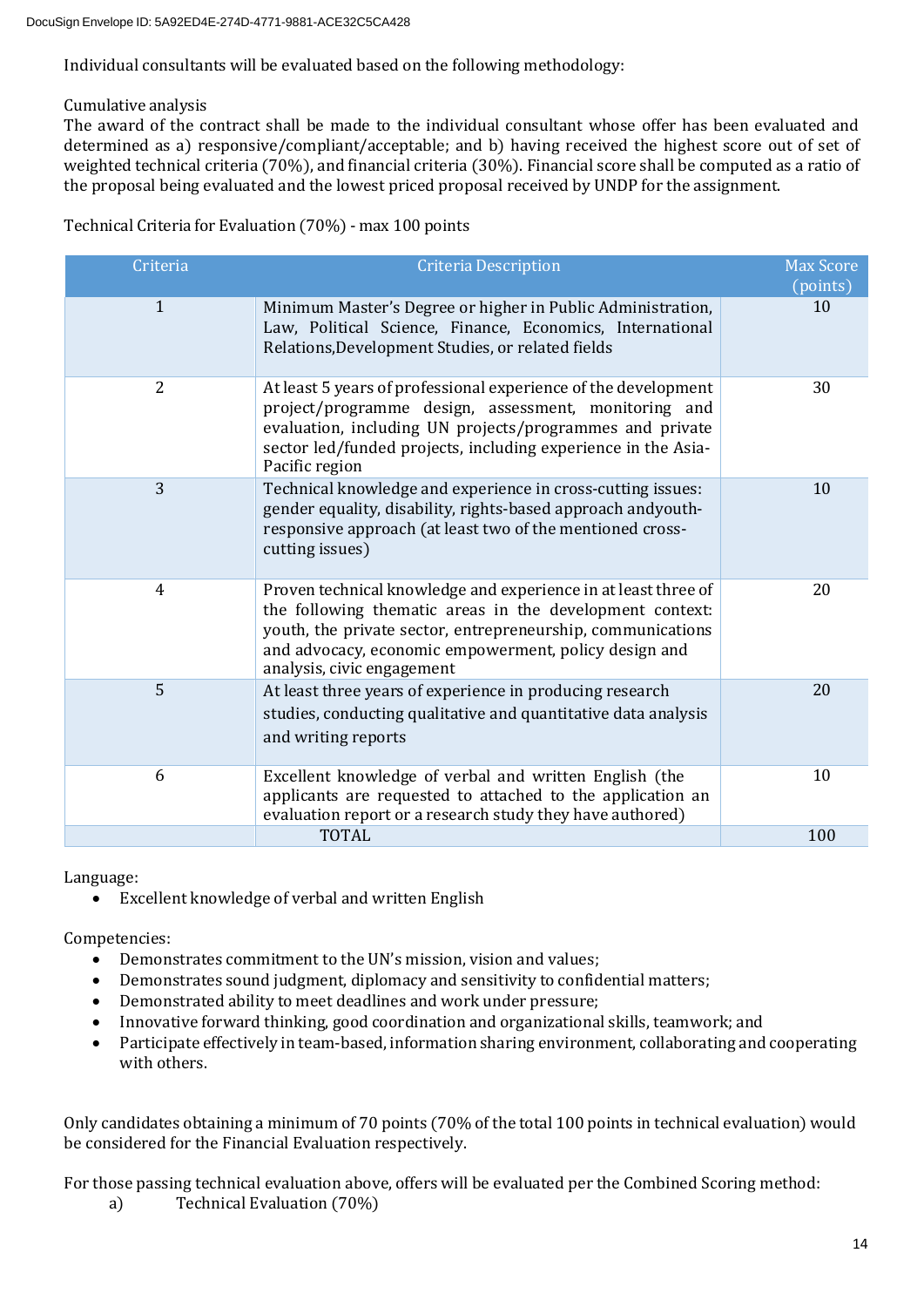b) Financial Evaluation (30%)

## Financial Evaluation (30%)

Financial proposals from all technically qualified candidates will be scored out of 30 marks based on the formula provided below. The maximum marks (30) will be assigned to the lowest financial proposal. All other proposals will receive points according to the following formula:

•  $p = y (\mu/z)$ .

Where:

- $p =$  points for the financial proposal being evaluated;
- $\bullet$   $y =$  maximum number of points for the financial proposal;
- $\mu$  = price of the lowest priced proposal;
- $z =$  price of the proposal being evaluated.

Applicant receiving the Highest Combined Score and has accepted UNDP's General Terms and Conditions will be awarded the contract.

\*\*Failure to submit the above-mentioned documents or Incomplete proposals shall result in disqualification \*\*Please group all your document into one (1) single PDF document as the application system only allows to upload maximum one document.

The short-listed candidates may be contacted, and the successful candidate will be notified. Applicant receiving the Highest Combined Score and has accepted UNDP's General Terms and Conditions will be awarded the contract.

## 12) ANNEXES<sup>4</sup>

- 1. Indicative list of documents for the desk review
- 2. UNDP and UNEG Evaluation Guidelines
- 3. Inception Report Contents Outline
- 4. Final Report Contents Outline
- 5. Evaluation Audit Trail Form
- 6. UNEG Code of Conduct Form

This ToR is prepared by: Beniam Gebrezghi, Programme Specialist, Civil Society and Youth Governance and Peacebuilding Team, UNDP Bangkok Regional Hub

Signature

Beriam Gebrezali

This ToR is approved by: Karin Takeuchi, Programme Coordinator, UNDP Bangkok Regional Hub

Signature

(Civitalin

Date of Signing 27-October-2021

<sup>4</sup> These documents will be provided after signing of the contract.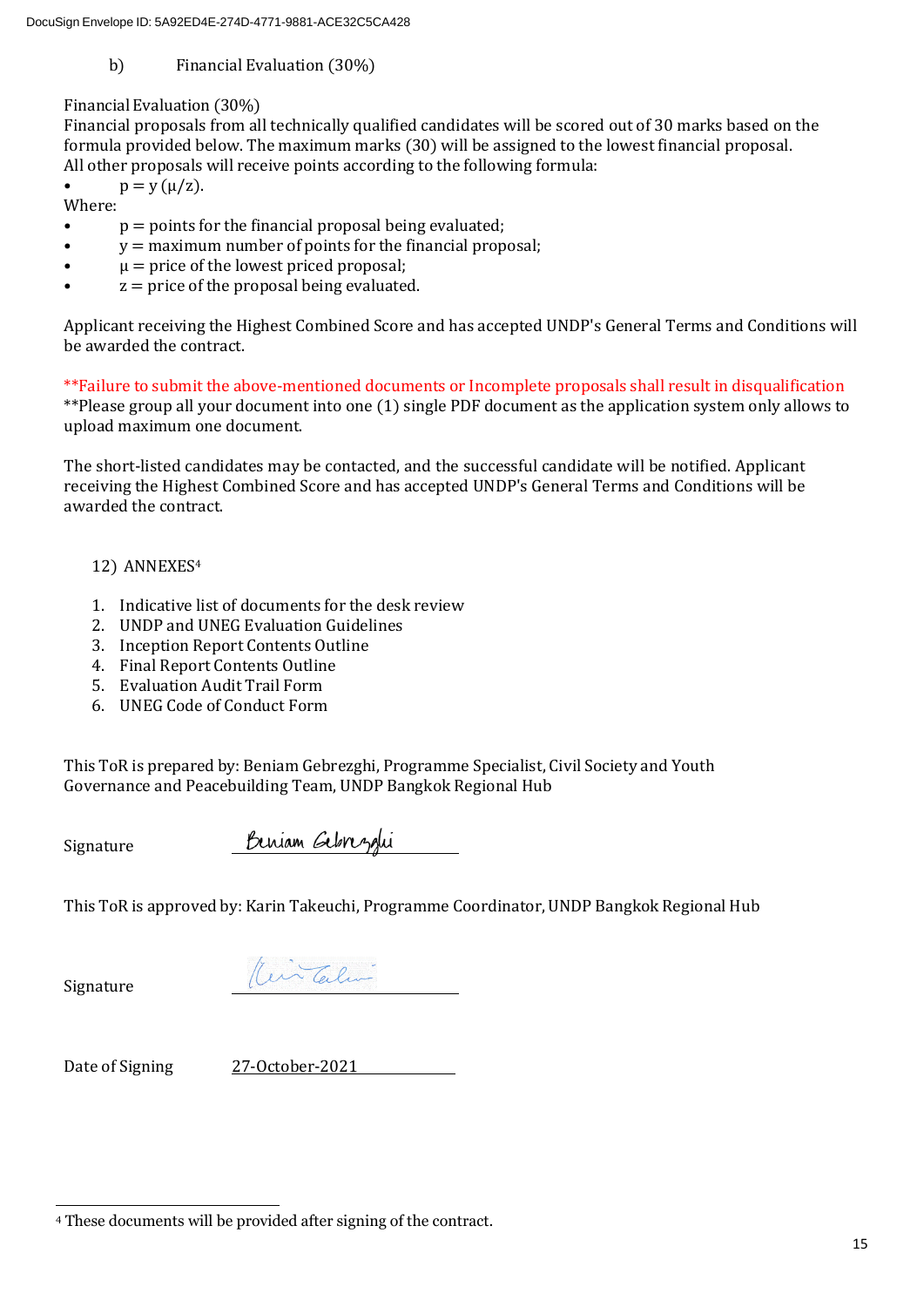#### Annexes

1)Documents to be reviewed as part of desk review include but are not limited to:

- Project Document
- Project Theory of Change and Results and Resources Framework
- Annual Project Progress Reports and other activity reports
- Project Monitoring and Evaluation Data
- Financial and management information
- Survey Data
- Third party feedback on the project
- RBAP Regional Programme Document 2018-2021 Mid-Term review
- RBAP Regional Programme Document
- UNDP Strategic Plans
- Youth 2030 the UN Strategy on Youth
- Knowledge products and case studies developed by the project
- Communication and advocacy materials and content
- Project consultation and outreach materials
- Relevant global, regional, and national research studies
- Citi Foundation guidelines
- Other documents

The list of key agencies, stakeholders and partners for interview will be provided after signing the contract.

#### 2)UNDP and UNEG Evaluation Guidelines

- 1. UNDP Evaluation Guidelines (please review especially sections 4, 5 and 6). Access at: <http://web.undp.org/evaluation/guideline/index.shtml>
- 2. United Nations Evaluation Group (2020). Ethical Guidelines for Evaluation. Access at: <http://www.unevaluation.org/document/detail/2866>
- 3. United Nations Evaluation Group (2017). UNEG Norms and Standards for Evaluation. Access at: <http://www.unevaluation.org/document/detail/1914>
- 4. UNEG (2014). Integrating Human Rights and Gender Equality in Evaluations. Access at: <http://www.uneval.org/document/detail/980>

#### 3) Inception report Content

- 1. Background and context, illustrating the understanding of the project/ outcome to be evaluated.
- 2. Evaluation objective, purpose and scope. A clear statement of the objectives ofthe evaluation and the main aspects or elements of the initiative to be examined.
- 3. Evaluation criteria and questions. The criteria the evaluation will use to assess performance and rationale. The stakeholders to be met and interview questions should be included and agreed, as well as a proposed schedule.
- 4. Evaluability analysis. Illustrates the evaluability analysis based on formal (clear outputs, indicators, baselines, data) and substantive (identification of problem addressed, theory of change, results framework) approaches, and the implications for the proposed methodology.
- 5. Cross-cutting issues. Provide details of how cross-cutting issues will be evaluated, considered and analysed throughout the evaluation. The description should specify how methods for data collection and analysis will integrate gender considerations, ensure that data collected is disaggregated by sex and other relevant categories, and employ a diverse range of data sources and processes to ensure the inclusion of diverse stakeholders, including the most vulnerable where appropriate.
- 6. Evaluation approach and methodology, highlighting the conceptual models to be adopted, and describing the data collection methods, sources and analytical approaches to be employed, including the rationale for their selection (how they will inform the evaluation) and their limitations; datacollection tools, instruments, and protocols; and discussing their reliability and validity for the evaluation and the sampling plan.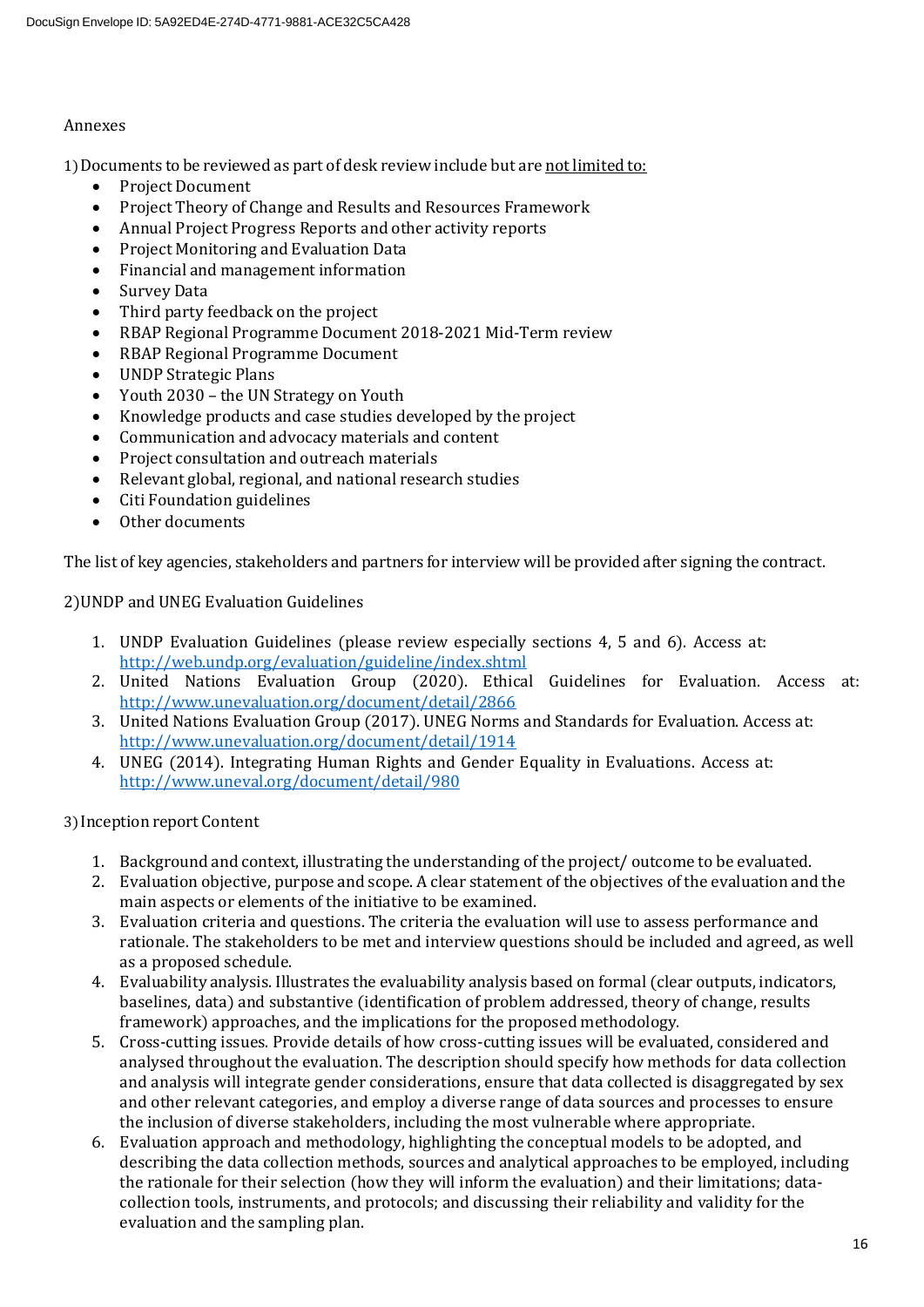- 7. Evaluation matrix, identifying the key evaluation questions and how they will be answered through the selected methods.
- 8. A revised schedule of key milestones, deliverables and responsibilities, including the evaluation phases (data collection, data analysis and reporting).
- 9. Detailed resource requirements, tied to evaluation activities and deliverables detailed in the workplan. Include specific assistance required from UNDP
- 10. Outline of the draft/ final report as detailed in the guidelines, and ensuring quality and usability (outlined below). The agreed report outline should meet the quality standards provided in UNDP's evaluation guidelines.
- 4) Outline of the evaluation report format (please see further details inUNDP evaluation guidelines)
	- 1. Title and opening pages with details of the project/ programme/ outcome being evaluated and the evaluation team.
	- 2. Project and evaluation details, including the project title, Atlas number, budgets and project dates and other key information.
	- 3. Table of contents.
	- 4. List of acronyms and abbreviations.
	- 5. Executive summary, a stand-alone section of maximum four pages including the quality standards and assurance ratings.
	- 6. Introduction and overview, explaining what is being evaluated and why.
	- 7. Description of the intervention being evaluated, providing the basis for readers to understand the design, general logic, results framework (theory of change) and other relevant information of the initiative being evaluated.
	- 8. Evaluation scope and objectives, to provide a clear explanation of the evaluation scope, primary objectives and main questions.
	- 9. Evaluation approach and methods, describing in detail the selected methodological approaches and methods.
	- 10. Data analysis, describing the procedures used to analyse the data collected to answer the evaluation questions.
	- 11. Findings and conclusions, setting out the evaluation findings, based on analysis of the data collected, and the conclusions drawn from these findings.
	- 12. Recommendations. The report should provide a reasonable number of practical, feasible recommendations directed to the intended users of the report about what actions to take or decisions to make.
	- 13. Lessons learned. As appropriate and when requested in the TOR, the report should include discussion of lessons learned from the evaluation of the intervention.
	- 14. All findings, conclusions, recommendations and lessons learned need to consider gender equality and women's empowerment, disability, and other cross-cutting issues.
	- 15. Annexes. At a minimum these should include: a. TOR for the evaluation. b. Evaluation matrix and data collection instruments c. List of individuals or groups interviewed or consulted, and sites visited. d. List of supporting documents reviewed e. others as deemed necessary by the evaluator to support the findings and recommendations in the final

5)Audit Trail Template

| <b>Chapter and section</b><br>number | Paragraph number/<br>line number | <b>Comments</b> | <b>Evaluation team</b><br>responses and/or<br>actions taken |
|--------------------------------------|----------------------------------|-----------------|-------------------------------------------------------------|
|                                      |                                  |                 |                                                             |
|                                      |                                  |                 |                                                             |

6)The UNEG Ethical Guidelines for Evaluation Pledge to be signed by the evaluator